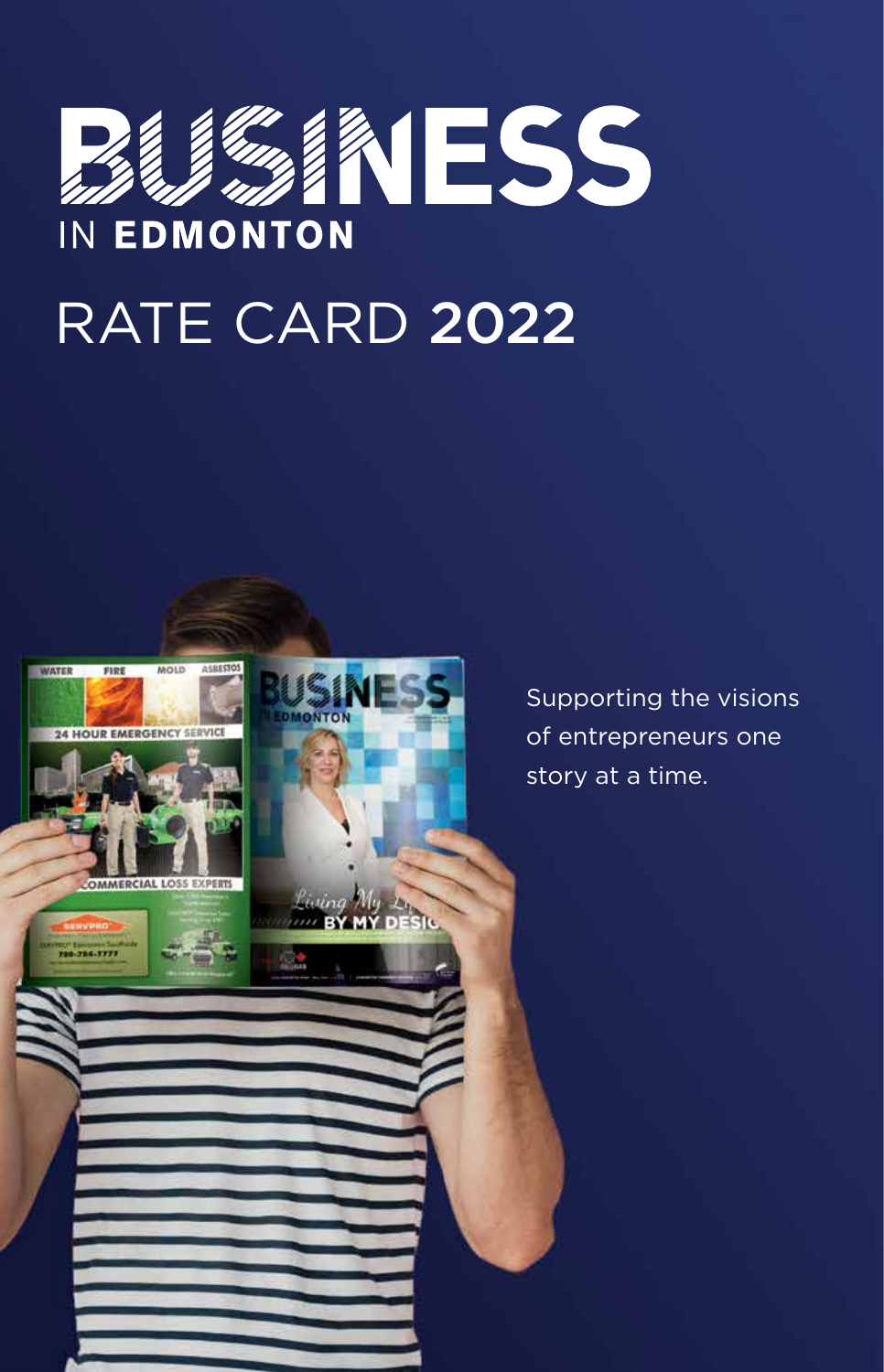# Welcome

TO BUSINESS IN EDMONTON MAGAZINE

## 2022 DISPLAY AD RATES

|                                                                                                                                                  | 1x                               | 3x        | 6x            | 12x  |  |
|--------------------------------------------------------------------------------------------------------------------------------------------------|----------------------------------|-----------|---------------|------|--|
| Double Spread                                                                                                                                    | 6620                             | 6360      | 6120          | 5690 |  |
| Half Double Spread49304550 41954100                                                                                                              |                                  |           |               |      |  |
|                                                                                                                                                  |                                  |           |               |      |  |
|                                                                                                                                                  |                                  |           |               |      |  |
|                                                                                                                                                  |                                  |           |               |      |  |
|                                                                                                                                                  |                                  |           |               |      |  |
| <b>Covers</b>                                                                                                                                    | 1x                               | <b>3x</b> | 6x            | 12x  |  |
| Outside Back4690 4490 42854140                                                                                                                   |                                  |           |               |      |  |
| *does not apply to spreads that include a cover position                                                                                         |                                  |           |               |      |  |
| Guaranteed position fee<br>Production                                                                                                            | 10% Additional<br>15% Additional |           |               |      |  |
| • All rates are based on digital-ready art. No cancellations will be accepted on pre-booked cover or guaranteed positions.<br>All rates are net. |                                  |           |               |      |  |
| <b>Content Marketing</b>                                                                                                                         |                                  |           |               |      |  |
|                                                                                                                                                  | 1 page 3875                      |           | 2 pages6450   |      |  |
| <b>Additional Services</b>                                                                                                                       |                                  |           |               |      |  |
| Inserts<br>(Full distribution. Rates applicable to specific size and weight.)                                                                    | Cover 4140                       |           | $Inside$ 3150 |      |  |
| Ask our account executives for information and pricing on:                                                                                       |                                  |           |               |      |  |

Custom Inserts, Polybagging, Belly Bands, Split Covers, Gate Fold Covers, Business Reply Cards

| <b>Website Advertising</b> $// #1$ site in search engines results for "business in edmonton" searches |      |                         |      |     |
|-------------------------------------------------------------------------------------------------------|------|-------------------------|------|-----|
|                                                                                                       | 1x I | $\mathbf{S} \mathbf{X}$ | 6x — | 12x |
|                                                                                                       |      |                         |      |     |
|                                                                                                       |      |                         |      |     |
| Home Page Video 1265                                                                                  |      |                         |      |     |

Production 15% additional | Leaderboard ad: 728w x 90h pixels, RGB @ 72 dpi | Side Box ad: 300w x 386h pixels, RGB @72 dpi

| <b>Chamber E-Newsletter Rates</b> |                         |  |  |                |  |
|-----------------------------------|-------------------------|--|--|----------------|--|
|                                   | $\mathbf{I} \mathbf{x}$ |  |  | 4x 12x 26x 52x |  |
|                                   |                         |  |  |                |  |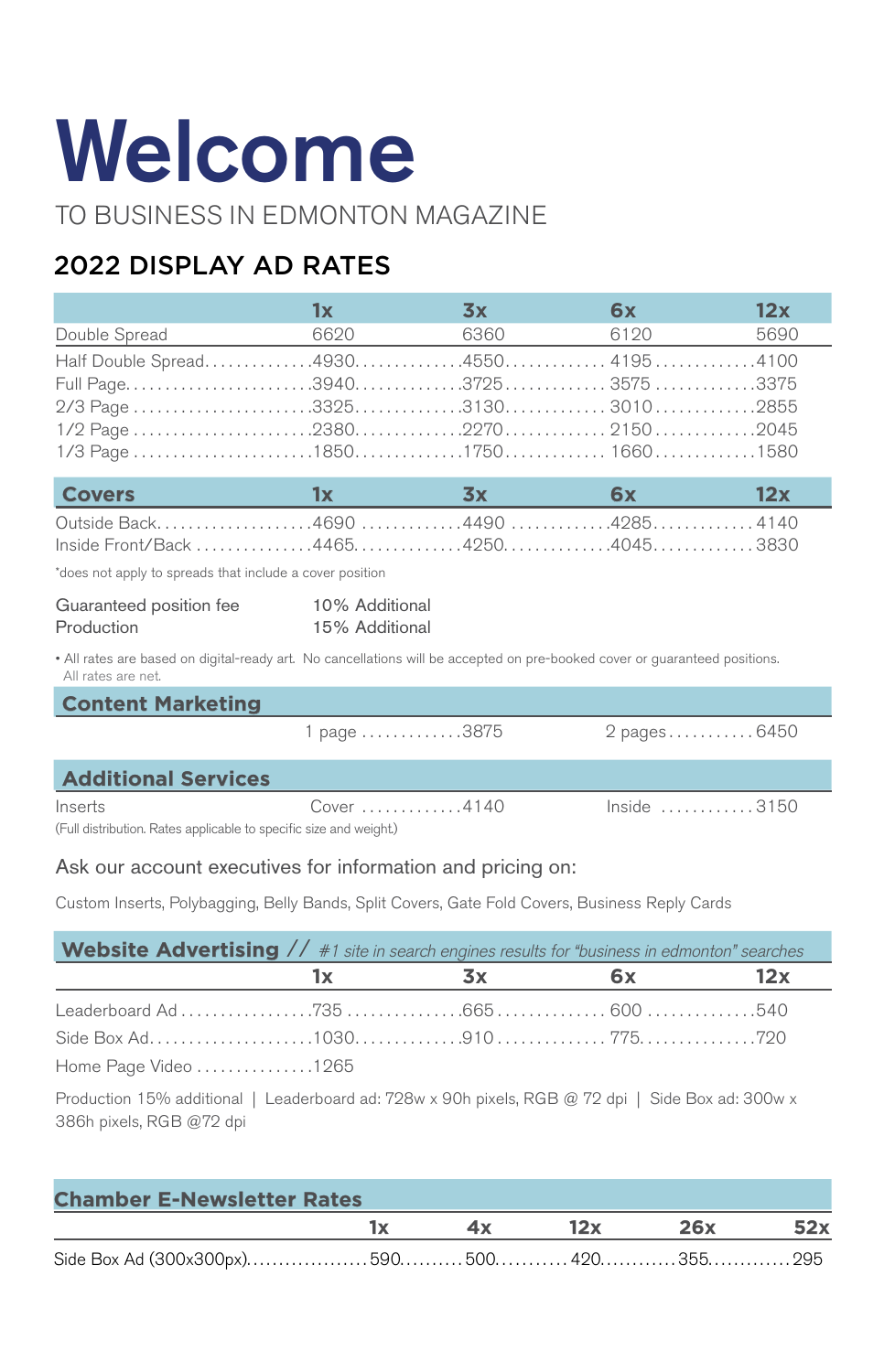# Readership

STATISTICS FOR BUSINESS IN EDMONTON

# BUSINESS IN EDMONTON REACHES

191,700 Readers Monthly  $\qquad \qquad$  : Businesses

# 27,000

# DISTRIBUTED BY CANADA POST TO ALL

- **18,235** Registered business addresses in Edmonton
	- 6,115 Registered business addresses in Nisku/Leduc, Sherwood Park, St. Albert, Spruce Grove, Fort Saskatchewan & Stony Plain
	- 1,940 Edmonton Chamber Members
		- 710 Business in Edmonton subscribers and general distribution

# 27,000 Total

rccab

Monthly readership - approx. **191, 700** business professionals. Distributed quarterly, directly to BOMA members in March, June, September and December: additional 300



Business in Edmonton magazine's circulation is audited twice a year by BPA International.

For further information on our demographics and readership survey, visit www.businessinEdmonton.com/demographics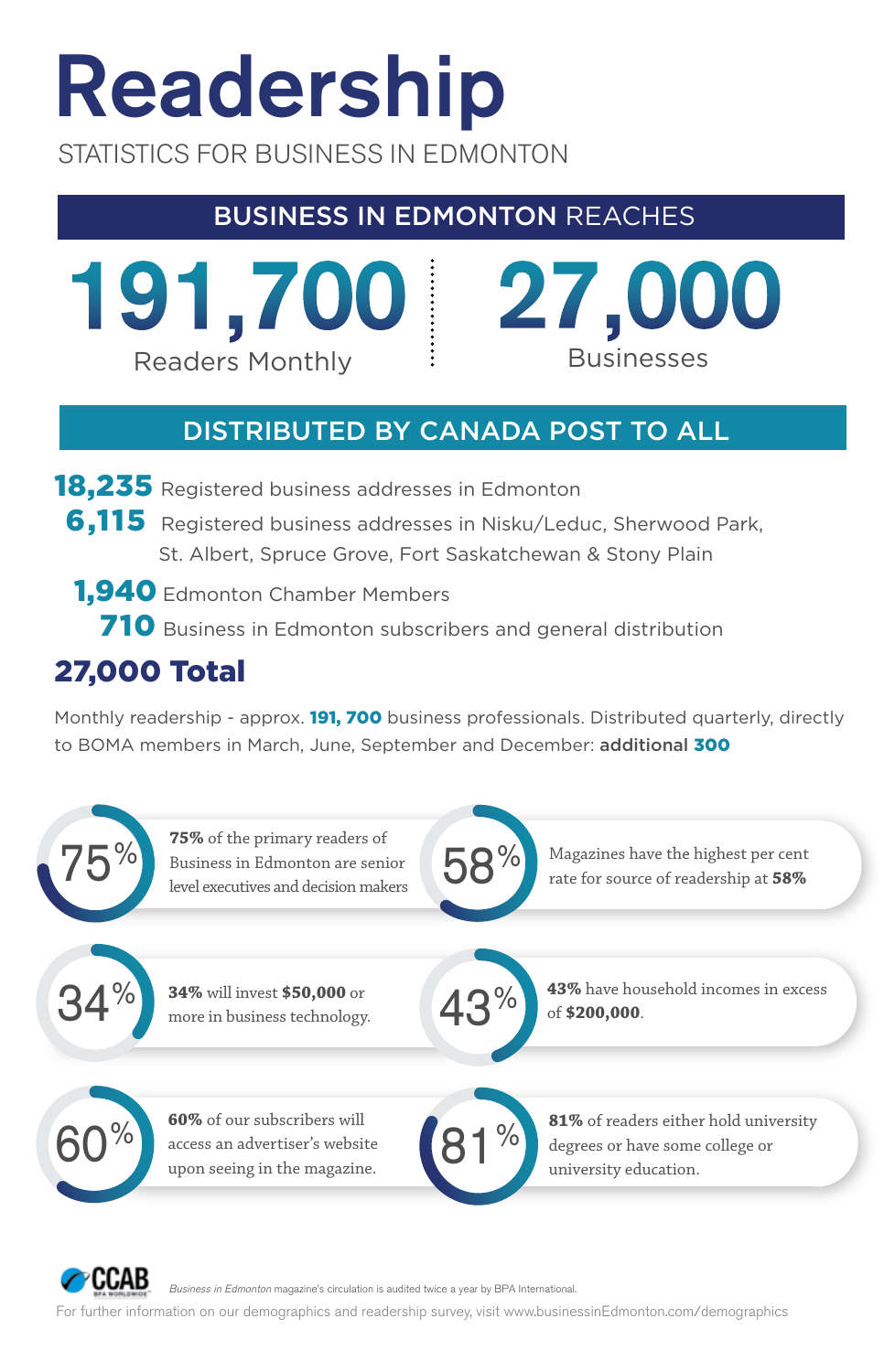

## PROFILES - YOUR CORPORATE LEGACY

Other advertising and promotional opportunities also available: Customized Company or Individual Editorial Profiles, Anniversary Celebrations, Specialty Publications, Strategic and Co-Branded Editorial Opportunities, Customized Distribution Programs.

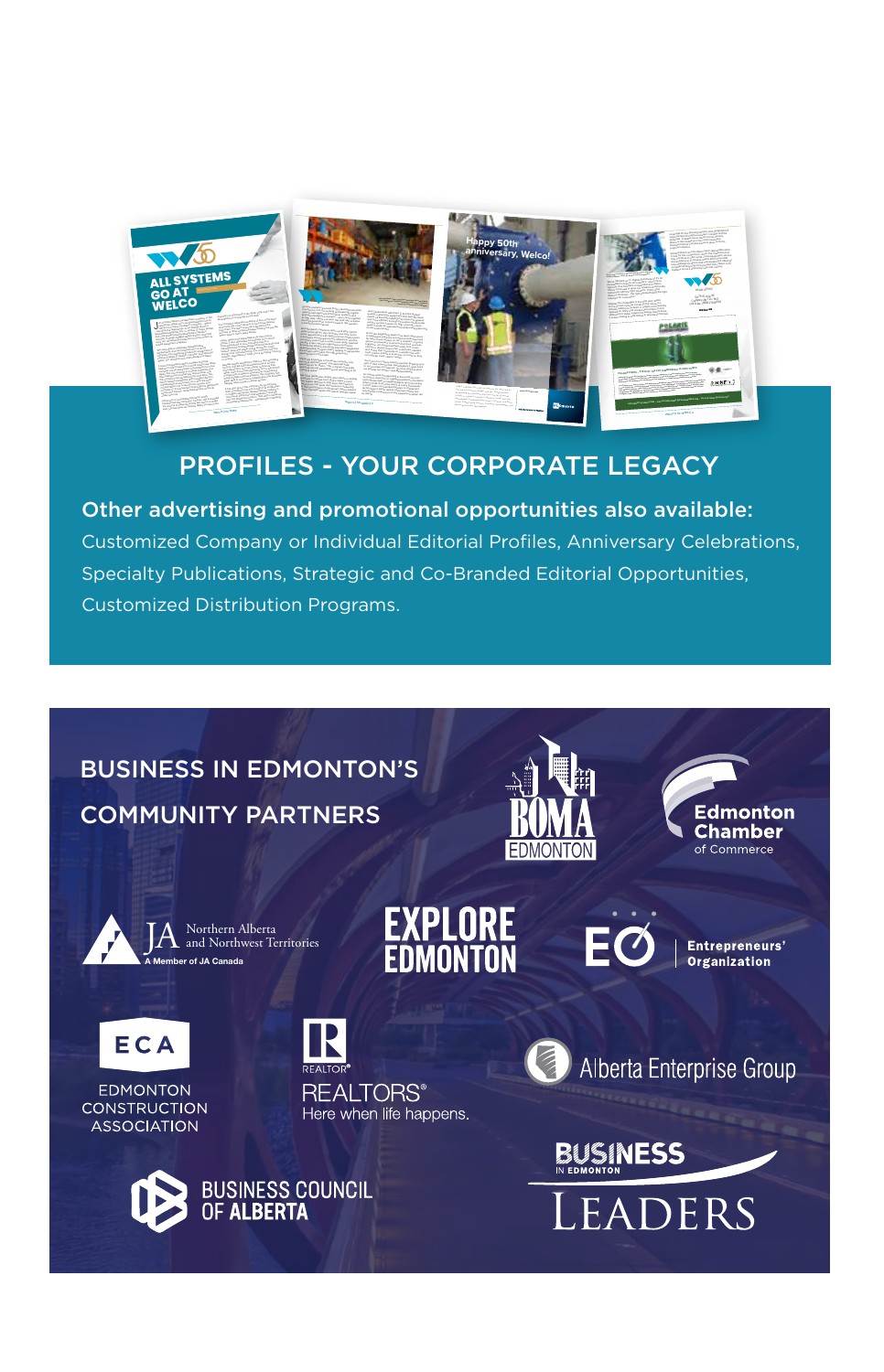# AD Specs COMPATIBILITY INFORMATION

## 2022 DISPLAY AD SPECS

- Please submit as a high resolution .pdf, or a collected InDesign file (supply fonts and supporting images saved as .eps or .tif - CMYK at 300 dpi)
- Business in Edmonton is on a Mac platform, running Adobe Photoshop, Illustrator and InDesign software.
- Please e-mail graphics@businessinEdmonton.com for further assistance.













Full Page 2/3 Page 1/2 Page H 1/2 Page V 1/3 Page V 1/3 Page I

| <b>Ad Dimensions</b>                                                                                  | <b>Picas</b> |              | <b>Inches</b> |  |  |
|-------------------------------------------------------------------------------------------------------|--------------|--------------|---------------|--|--|
| <b>Space Size</b>                                                                                     |              | Width Height | Width Height  |  |  |
| Double Page Spread Bleed ______________97p6 _________67p6 _________________16.25" _______11.25"       |              |              |               |  |  |
| Double Page Spread Trim _______________94p6 ________ 64p6 __________________15.75" _______10.75"      |              |              |               |  |  |
| Double Page Spread Image Area _________88p6 ________ 58p6 __________________ 14.75" ________9.75"     |              |              |               |  |  |
| Double 1/2 Page Spread Image Area _______88p6 _________ 28p6 ___________________ 14.75" ________4.75" |              |              |               |  |  |
| Full Page Bleed Size ____________________50p3_________67p6 __________________8.375" _______11.25"     |              |              |               |  |  |
| Full Page Trim Size ____________________47p3 ________ 64p6 ________________7.875" ________10.75"      |              |              |               |  |  |
| Full Page Image Area ____________________41p3_________58p6 __________________6.875" ________9.75"     |              |              |               |  |  |
|                                                                                                       |              |              |               |  |  |
| 1/2 Page Vertical _____________________19p10.5 _____ 58p6 ____________________3.3125" ______9.75"     |              |              |               |  |  |
|                                                                                                       |              |              |               |  |  |
|                                                                                                       |              |              |               |  |  |
|                                                                                                       |              |              |               |  |  |
|                                                                                                       |              |              |               |  |  |





300 pixels x 386 pixels





728 pixels x 90 pixels

E-Blast